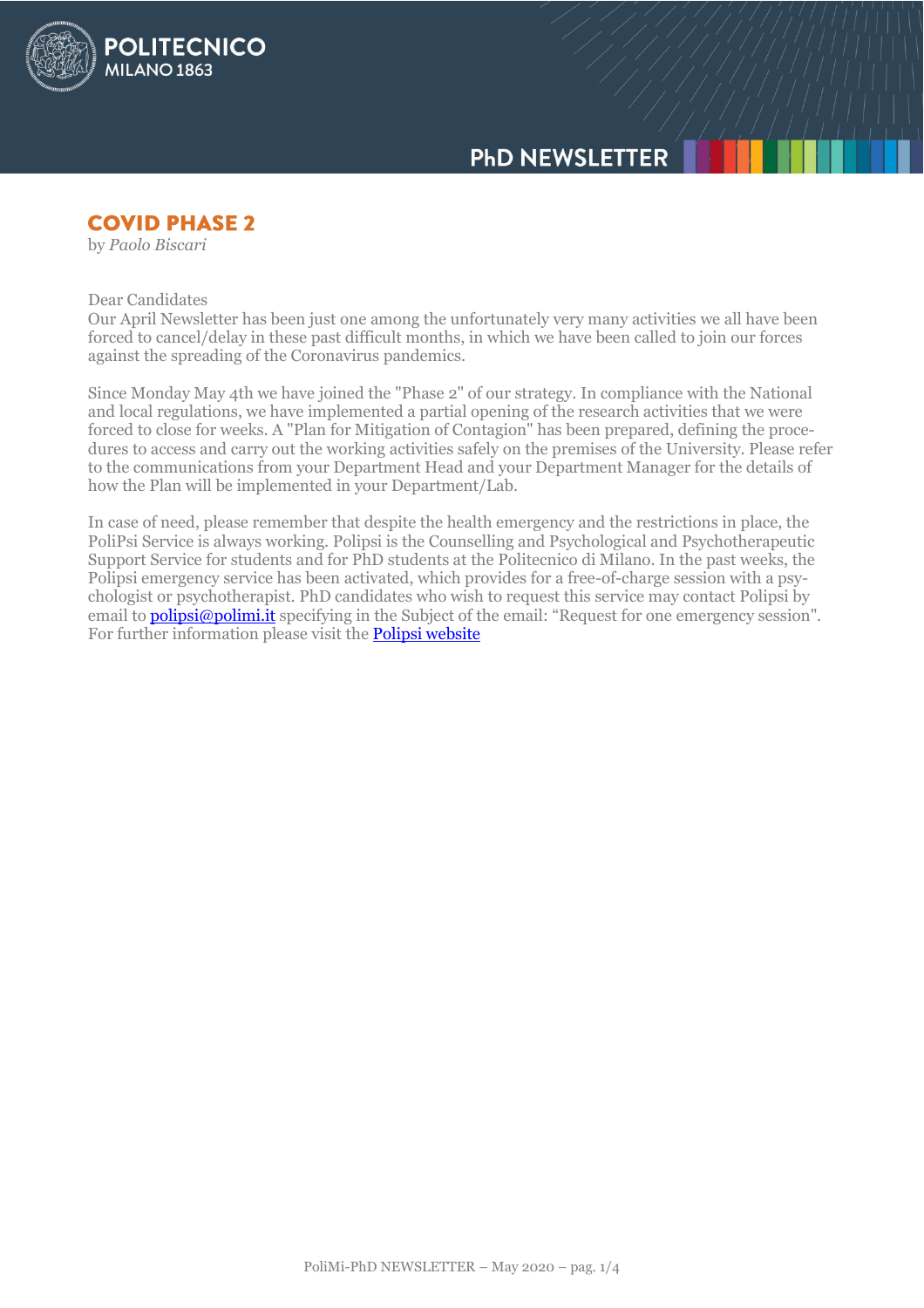# **CALLS AND EVENTS**



# PHD POSITION: DESIGN, THEORETICAL AND EXPERIMENTAL **CHARACTERISATION OF ELLIPSOMETRIC LIDAR (ELIDAR)**

#### **Prof. Sergey Sergeyev**

In the context of the MSCA action MEFISTA we are searching for a candidate for the ESR4 project (see website), for a PhD position at Aston University (UK).

Deadline: 31st May 2020

40



# POLIMI4SDGS - SECOND INVITATION: THE SECOND MAPPING INITIATIVE OF THE SUSTAINABLE DEVELOPMENT GOALS AT THE POLITECNICO DI MILANO

Following the first invitation on April 7th we would like to thank all those who have already answered (over a hundred), allowing us to gather valuable information about the skills currently present within our community, in relation to the 17 Sustainable Development Goals (SDGs) promoted by the UN 2030 Agenda. The purpose of this mapping is making the Politecnico skills visible within our community, enabling to explore synergies and any complementarities between the uprunning activities, or recognizing those SDGs that are scarcely or not covered at all (as shown in the graphs below). A clear picture of our expertise in relation to the issues of SDGs is now emerging.

We therefore invite those who have not yet had the possibility to contribute to the current mapping to filling in - by May 15th - the short form – with active courses, research and institutional projects, whether they have already been completed or in progress, linked to the SDGs.

The results of this second mapping campaign will be announced through an online event.

Contribute and spread the Call among your colleagues!

For requests for clarification on the initiative and on the survey, you can contact: [campus.sostenibile@polimi.it](mailto:campus.sostenibile@polimi.it)

#### [LINK TO THE MAPPING POLIMI4SDGs](http://www.campus-sostenibile.polimi.it/polimi4sdgs1)

Deadline: 15th May 2020

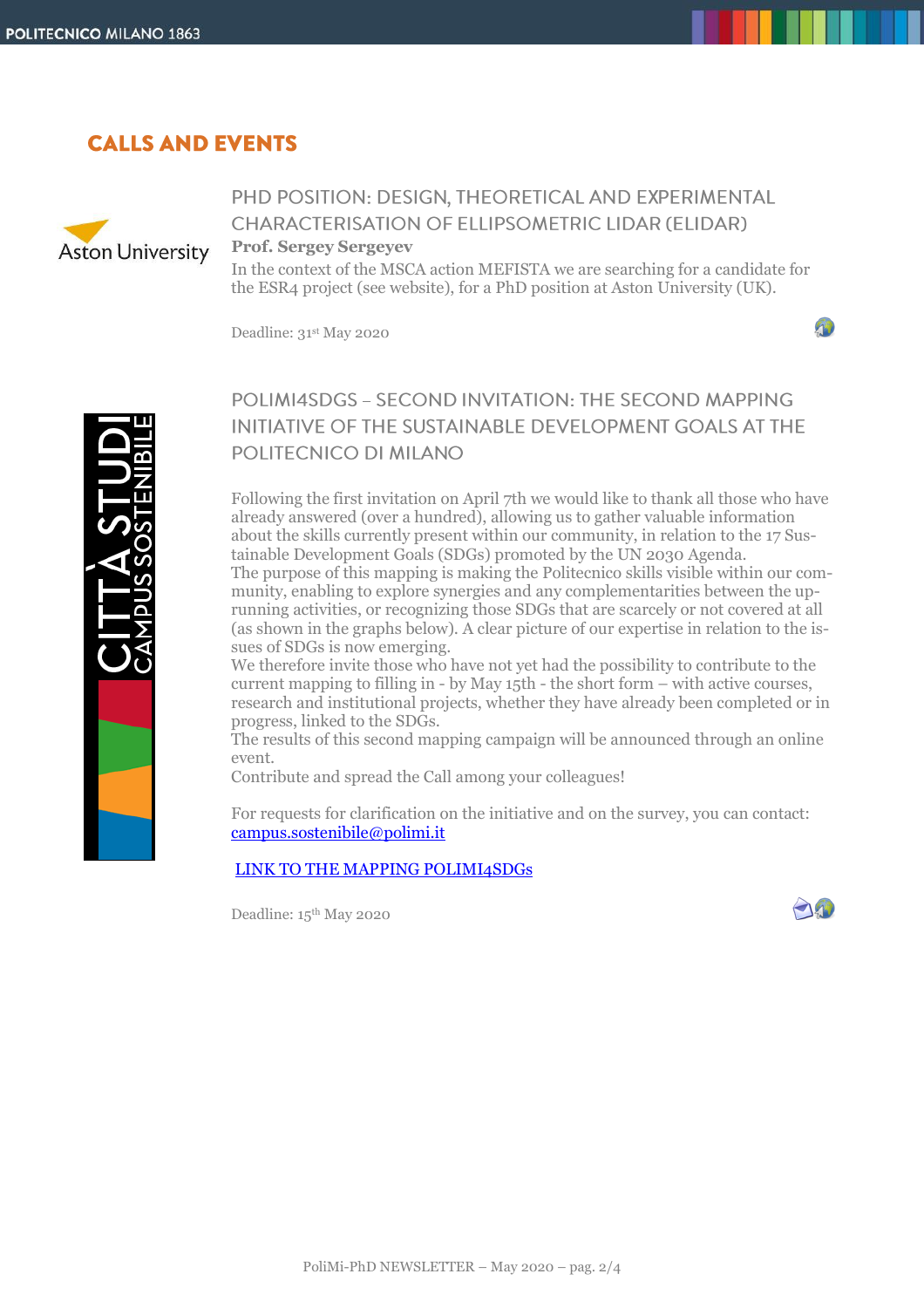# **SEMINARS AND WORKSHOPS**



## **GOING CIRCULAR WITH CRITICAL RAW MATERIALS / POSTPONED** TO SUMMER 2021

The spread of the Coronavirus COVID-19 has led to the decision to postpone the Summer School "Going Circular with Critical Raw Materials" from July 2020 to Summer 2021. The new dates will be announced soon on the School website.

Summer 2021, Como



FURAXESS ITALY / WEBINAR "THE CORE COMPETENCIES OF PHDS"

40

 $\bigodot$ 

70

10

0

Within the actions organized by the Italian EURAXESS network funded by the European Project "Book the trainer scheme", Dr. Lucia Salto, expert trainer in Career Development of the Università di Torino, will held the webinar "THE CORE COM-PETENCIES OF PhDs AND THEIR EMPLOYABILITY: how to help doctoral students prepare their next professional step in non-academic contexts". The seminar will be held on Monday 11 May 2020 from 11:00 to 12:30. To participate please contact [mobility@areasciencepark.it](mailto:mobility@areasciencepark.it)

Monday 11 May 2020 from 11:00 to 12:30

# **STARTING COURSES - PHD SCHOOL**

## **DISSEMINARE LA RICERCA**

### **Prof. Paganoni Anna Maria**

- Analisi di uno o più testi di teatro scientifico ("Vita di Galileo" di Bertolt Brecht, "Infinities" di John D.Barrow, "Professor Bernhardi" di Arthur Schnitzler, - Analisi di uni o più testi sulla ricerca scientifica ("Arcadia" di Tom Stoppard, "Copenhagen" di Michael Frayn,...) - Tecniche di visualizzazione dei dati nella comunicazione Scientifica - Esempi di come disseminare il risultati di Big Data analisi."

From 1 st May 2020

# EXPLORING PUBLIC DEBATES SURROUNDING ACADEMIC TOPICS THROUGH DATA

### **DRIVEN APPROACHES**

### **Prof. Mauri Michele, Colombo Gabriele**

The goal of the course is to make students aware of the context of their research issue and of the network of actors that shape it. Students will get a deeper knowledge of the conversations around their research topic and they will be able to identify the actors that have to be engaged in order to have an impact.

From 14th May 2020

## **INNOVATIVE TEACHING SKILLS**

### **Prof. Giulio Magli**

The course objective is to stimulate the participants' awareness of the complexity of the learning/teaching processes, while providing hints and tools for an innovative design and management of the learning experiences.

From 5<sup>th</sup> May 2020